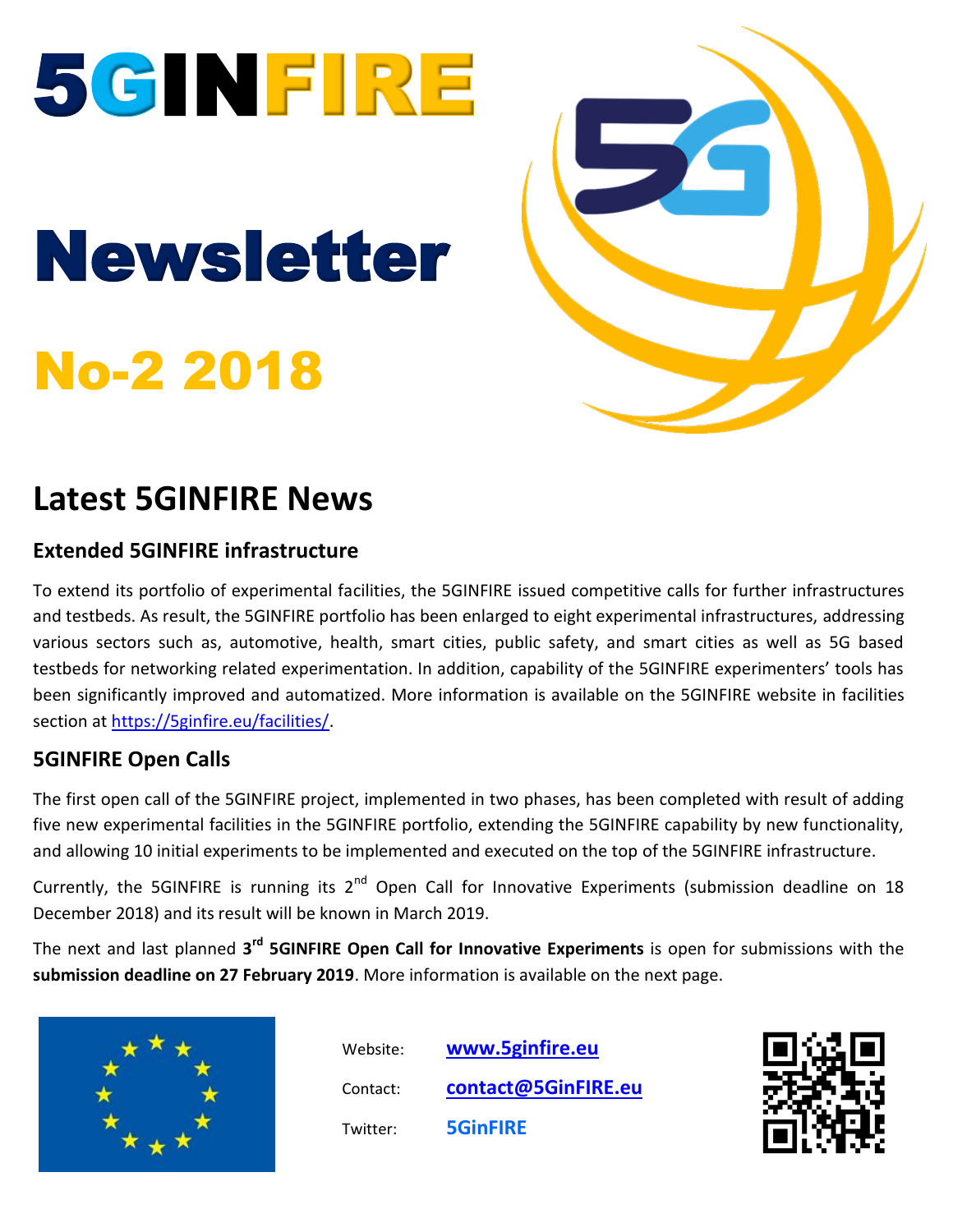

# **ABOUT COMPETITIVE OPEN CALLS**

### **Results of the 1st 5GINFIRE Open Call**

After its two implementation phases, the 1<sup>st</sup> 5GINFIRE Open Call was completed in autumn 2018, with in total **95 eligible proposals were received, requesting more than 7.6 million €, competing for a total available funding of 1.55 million €.**

A total of 57 proposals for experiments were received, requesting more than 4 million €. Remarkably 29 proposals were received from SMEs, representing more than 50% of the proposers. Two proposals were received from industry, 17 from academia and 9 from research institutes. 10 experiment proposals have been granted.

Furthermore, a total of 38 proposals for new infrastructures and functionalities were received, requesting more than 3.5 million €. Also in this category SMEs were very active with 14 proposals. 13 proposals were received from research institutes, 10 from academia, and one from big industries. In total, five proposals for new infrastructures and three for new functionalities have been granted.

### **Ongoing 2nd 5GINFIRE Open Call**

The 2<sup>nd</sup> 5GINFIRE Open Call is still ongoing (submission deadline is on 18 December 2018) and the results of the open call will be known in February/March 2019.

## **3 rd 5GINFIRE Open Call – Innovative Experiments**

#### **Call identifier: 5ginfire-3**

In alignment with the overall project objectives 5GINFIRE is organizing a competitive open call targeting external organizations, including industry, SMEs, research institutions, and academia, interested in performing experiments on the top of the infrastructure provided by 5GinFIRE. This 5GINFIRE open call invites experimenters to use the 5GINFIRE experimental facilities, taking advantage of the provided testbed features such as SDN, NFV and VxFs to test vertical applications.

#### **Available funding:**

- Maximum of 75,000€ funding per accepted proposal
- Total of 450,000€ is available for this Open Call
- At least three experiments from SMEs will be accepted in this call (if ranked above threshold)

#### **Important dates:**

- Mandatory feasibility check deadline: **13 February 2019** at 17:00 Brussels local time
- Submission deadline: **27 February 2019** at 17:00 Brussels local time

Proposals will only be accepted from a single party eligible for participation in EC H2020-projects.

#### **More information about this and further open calls can be found on the project website [www.5ginfire.eu.](http://www.5ginfire.eu/)**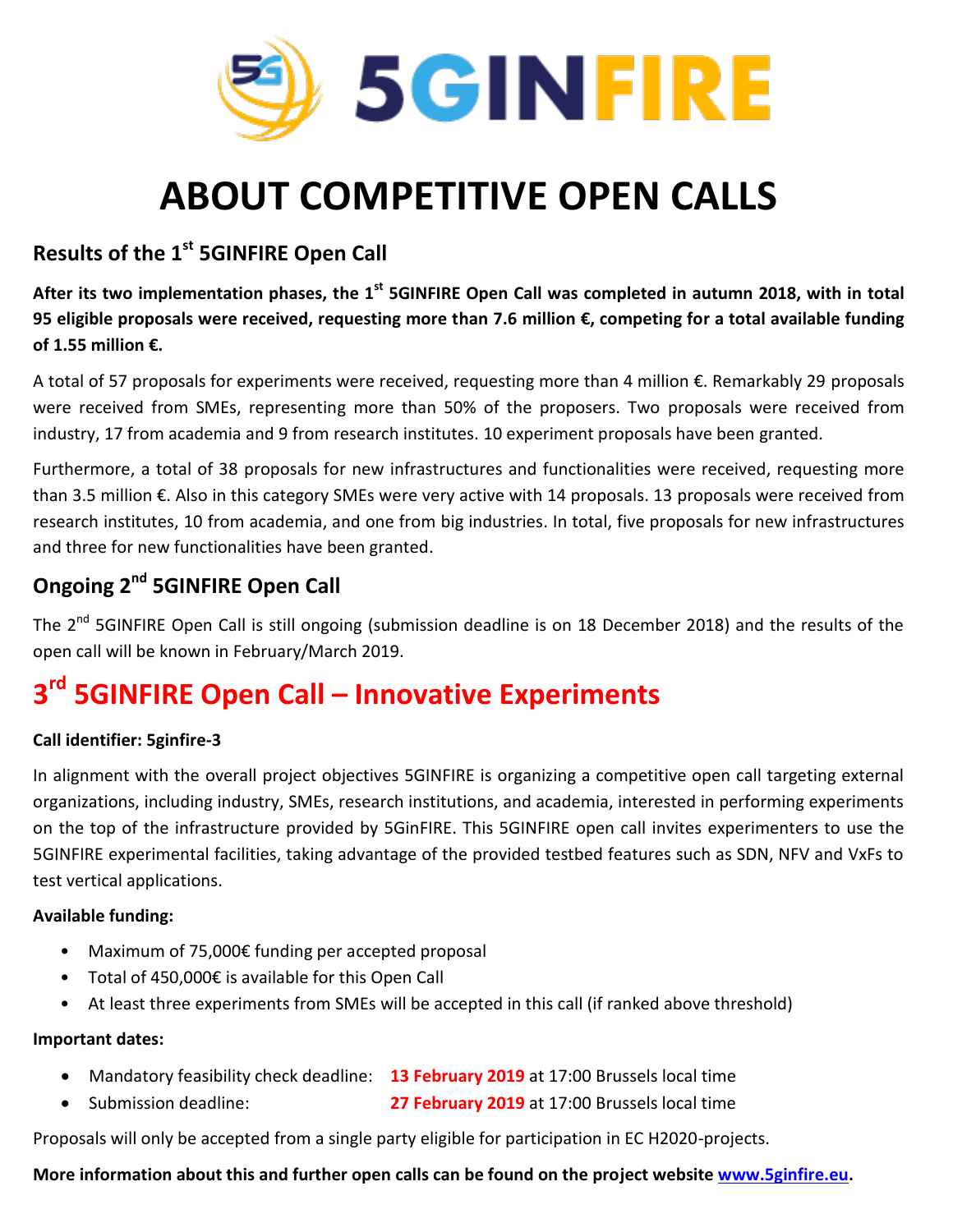

## **Experimenters' Stories**

#### **SURROGATES**

#### **5GINFIRE experiment performed by University of Murcia, Spain**

The SURROGATES – Hybrid Communications to Foster 5G Vehicular Services – is the first experiment which was implemented and completed by using the 5GINFIRE experimental infrastructure and its experimenter tools. In vehicular scenarios, on-board units (OBU) have evolved from specific purpose units designed for telematic services such as fleet management or road tolling, to generic networked nodes capable of interconnecting other in-vehicle devices, acting as mobile routers. Although virtualization of network and computing nodes is a reality in cloud deployments, it is expanding to the edge of the access network in scenarios involving multi-access edge computing. This scenario presents a good frame to offload data analytics tasks from OBUs, which should focus on actions of higher priority such as maintaining vehicle connectivity, managing communication flows or applying security measures to data traffic.

"*Within the SURROGATES experiment we have exploited the virtualization ecosystem provided by 5G-INFIRE; concretely the IT-Av and 5TONIC facilities to provide edge computing services in the vehicular domain. The vehicular functionalities of the project in Aveiro have enabled us to set-up an IPv6 mobile network to assure connectivity with "virtual on-board units", while monitoring and data visualization services were set-up in a core network domain in Madrid. Both the main coordination of 5GINFRE and the technical assistance in both testbeds have provided us a key support to successfully develop our concept idea. The implementation of our proposal within the project has resulted in relevant research achievements and new technical skills that we will transfer to on-going and future research lines."*

By experimenters from University of Murcia

More information about the experiment setup and achieved results can be found on the 5GINFIRE website in the experiments section at [https://5ginfire.eu/experiments/.](https://5ginfire.eu/experiments/)

## **5GINFIRE @ EUCNC 2018**

**European Conference on Networks and Communications 2018**

**Ljubljana (Slovenia), 18-21 June 2018**

Demonstration booth of b<>com "wireless edge factory" integrated in Open Source MANO for automatic deployment on 5GINFIRE.